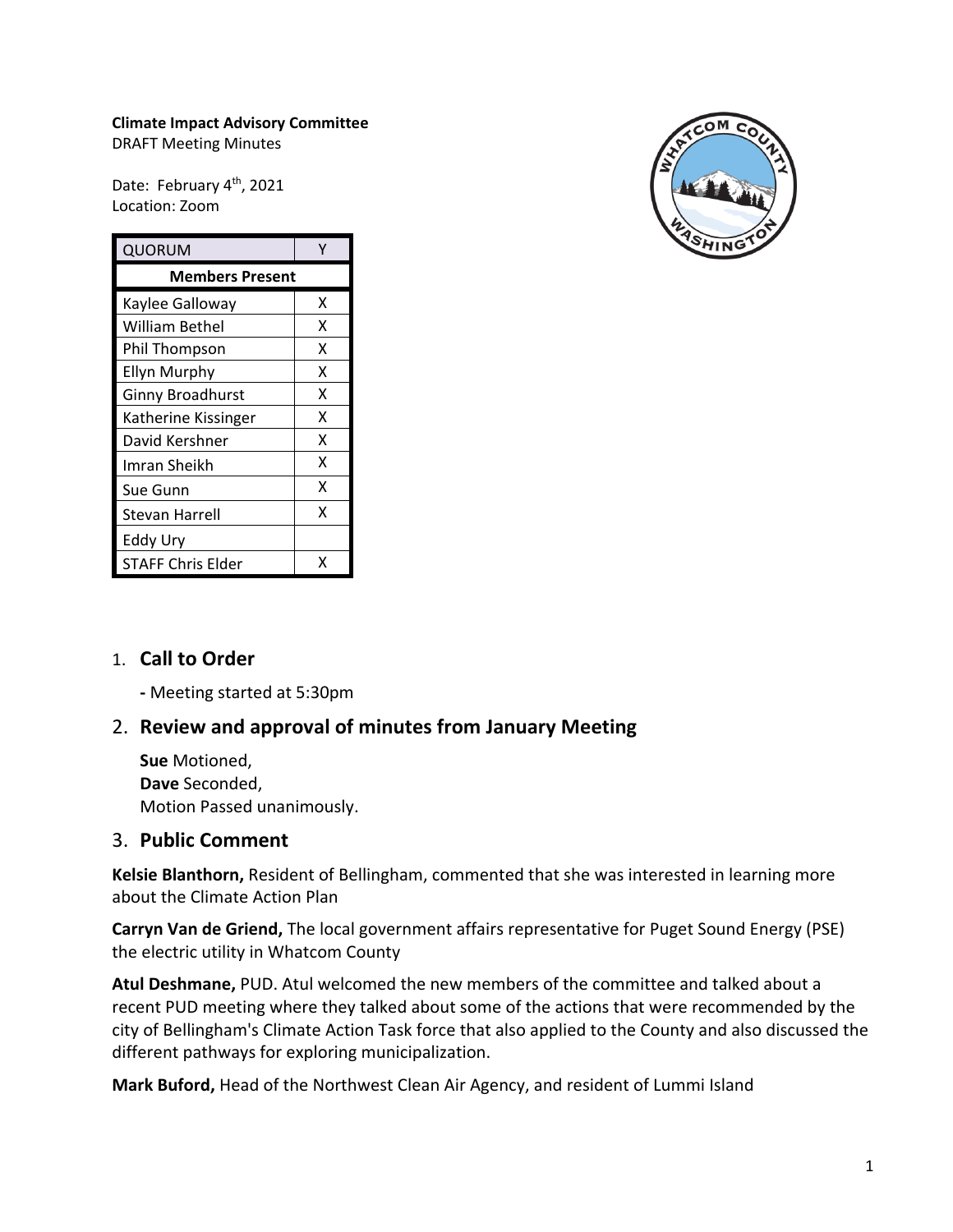# 4. **Introduction of new CIAC members – William Bethel, Ginny Broadhurst, Imran Sheikh, Eddy Ury**

**William** is a soil scientist and predictive ecosystem mapper. He has done most of his work relating to his Master's Degree at Simon Frasier University doing ecosystem level, and climate level research from a soil perspective. He describes himself as having a more general knowledge with a little bit of a specialization in soils. He's been living in Bellingham for about 6 years, other than a three-month gap while studying abroad in Chile. He is excited to be here and help out.

**Ginny** works up at Western Washington University as the director of the Salish Sea Institute, her career has been working on a variety of conservation and protection programs for Puget Sound and the greater Salish Sea. She is working on a report on the state of the Salish Sea, and climate is a big lens the report is being developed through.

**Imran** is a professor at Western in the Department of Environmental Sciences and the Institute of Energy Studies. His main interests are in decarbonizing the building sector? He has a PhD from UC Berkeley on decarbonization of residential space and water heating in California. Based on his experience he suggested helping out with the electricity in buildings chapter.

# 5. **Presentation of Climate Science to Council Natural Resources Committee – Chris Elder**

**Chris** started out by giving a quick background for some of the new members. This committee started in 2017, in 2019 we received funding from the council to hire a consultant to help move the climate action planning process forward. They helped us develop three team deliverables. One was the climate science summary. The summary of observed trends and projected impacts helped us develop the 2017 greenhouse gas emissions inventory, and they also developed four assessment factsheets. They also developed a template for us. Should we choose to perform vulnerability assessments on other key priority areas across the County. Chris suggested as we're ramping up to try and present a final climate action plan to council in June, to have the recognition that it is in our best interest to start engaging Council sooner just to help walk them through this. Since this is a broad sweep of climate science that we have included.

**Chris** started by presenting the Science Summary to Council. Presenting largely just the executive summary and some of the graphics since they only had 45 minutes.

**Chris** said there were not many questions, and he thought ultimately counsel was glad to receive it. Ellyn introduced our timeline. next month we're going to introduce the greenhouse gas emission inventory and will present those vulnerability assessments. This will set the stage for us to move into actual climate action plan presentation and finalization.

**Chris** shared a link for the Climate Science Summary in the zoom chat

## [https://www.whatcomcounty.us/DocumentCenter/View/53837/Whatcom-County-Climate-](https://www.whatcomcounty.us/DocumentCenter/View/53837/Whatcom-County-Climate-Science-Summary-2020)[Science-Summary-2020](https://www.whatcomcounty.us/DocumentCenter/View/53837/Whatcom-County-Climate-Science-Summary-2020)

**Ellyn** mentioned the dropbox that we have been using to compile drafts of the chapters for the Climate Action Plan. It also has Chris' Presentation. As more presentations happen, they will be added to the dropbox as well.

**Sue** asked when is the time and date of Chris' next presentation?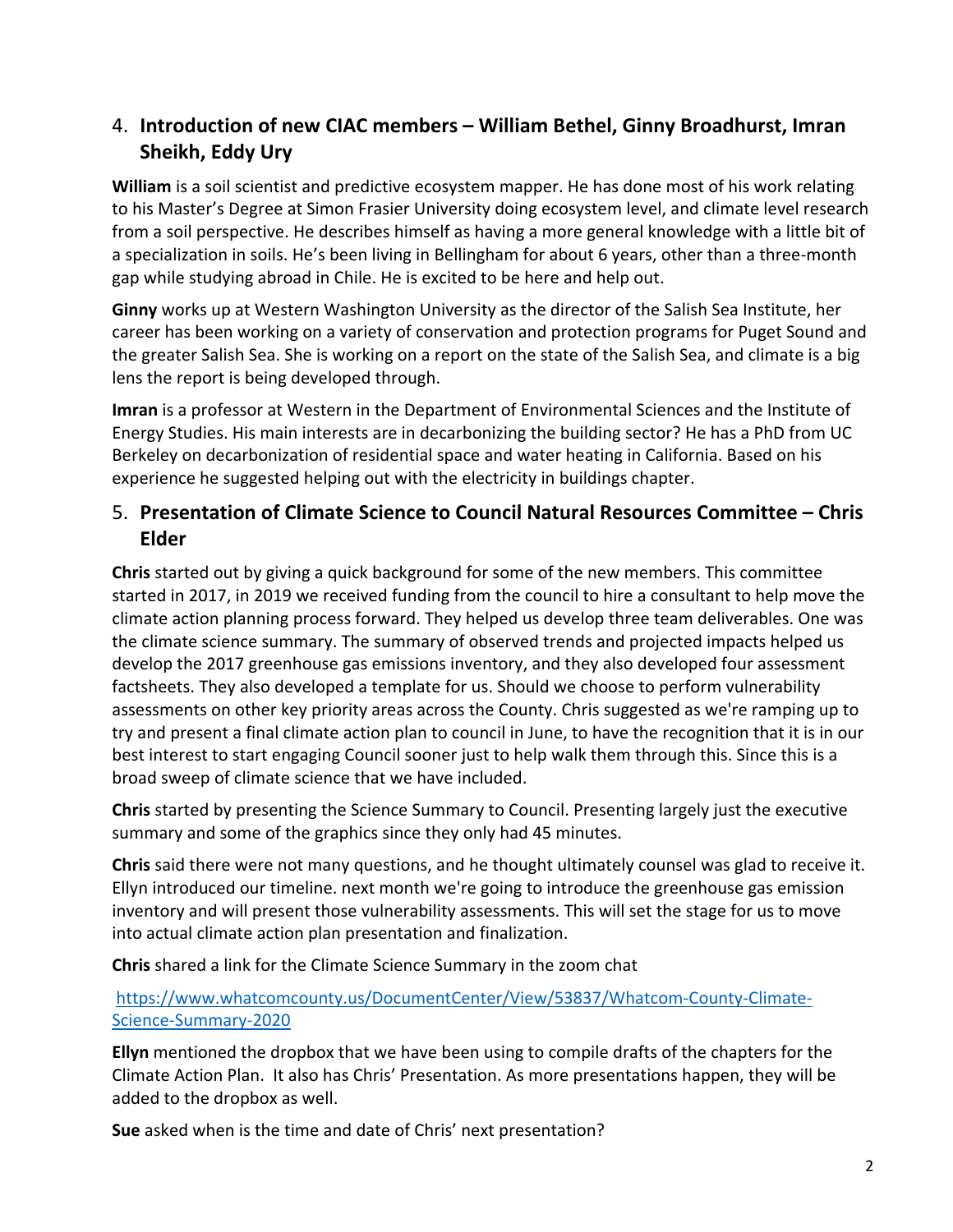**Ellyn:** "I can tell you; it is February 23rd for the Public Works Committee." *(note: post meeting we were told to continue presentations to the Natural Resources Committee)* We are presenting Cascadia's GHG Assessment report. Ellyn will update the outline/schedule and send it out.

# 6. **CIAC Update with Executive Sidhu – Ellyn Murphy**

**Meeting with Executive Sidhu and Jed Holmes on Feb 4th - Ellyn** told Executive Sidhu that we could use some text editing and template help; in response Executive Sidhu requested a one-page description and sounded like he was willing to see if he could find some money for us to do that.

**Ellyn** CIAC is developing a list of county staff to review different sections of the Climate Action Plan. We are trying to avoid strategies and actions that may have already been done at the County level or actions that may be prevented by current law. In some cases, actions call for the County to influence other levels or government, agencies, or private companies. For example, Exe. Sidhu would consider supporting state legislation that would facilitate the County's climate efforts. CIAC can send him or Jed Holmes recommendations to support specific legislation and they will consider taking action. Even though the County may not have direct control on some of these things, we do have influence.

During the state legislative session, CIAC should monitor current bills and make recommendations to the County Executive. For example, there was a hearing on 1084, introduced by Alex Ramel. It promotes electrification of buildings and would decrease the subsidies that are provided for natural gas space or water heating. Seth Fleetwood, the mayor of Bellingham testified at the hearing in favor of the bill.

We also talked about new clean energy projects for Cherry Point. Executive Sidhu said he would really like to see the Council move ahead on the Cherry Point Amendment so that we could start pushing on some of these other issues that could create new job opportunities.

The recent PUD-1 meeting on Municipalization mentioned earlier was also discussed in the meeting with Executive Sidhu. There are some concerns voiced by the community regarding local control and choice of electricity mix. Commissioner Deshmane is putting together a plan for the PUD to fund a study: the PUD will likely seek some co-funding from City of Bellingham and maybe even the County. The PUD discussed scheduling a workshop in early March on this this topic.

**Chris** added that what we are trying do is to get the administration to engage this process before it hits Council. Taking our draft strategies and actions to allow the staff to review. If we can present our early drafts to Executive Sidhu as well to try to get some leadership on how he envisions what we're developing, and suggestions in implementing it. We're trying to keep Executive Sidhu engaged in this process so that he can build some ownership around it and also considers his own approach for what implementation allows.

**Steve** asked two questions. one about what the Cherry Point Amendment is and what it covers. The second question asked Chris, if he thinks that the plan to draft plan should go to executive before it goes to the council?

**Chris** clarified that was what he was proposing. Adding that the legislative policy conversation is also prudent. Chris also mentioned that there is a climate leadership team that he's been working with, which is the directors of Public Works and Planning and Facilities. Trying to give the administration the opportunity to embrace this and develop some ownership of it before we present our first draft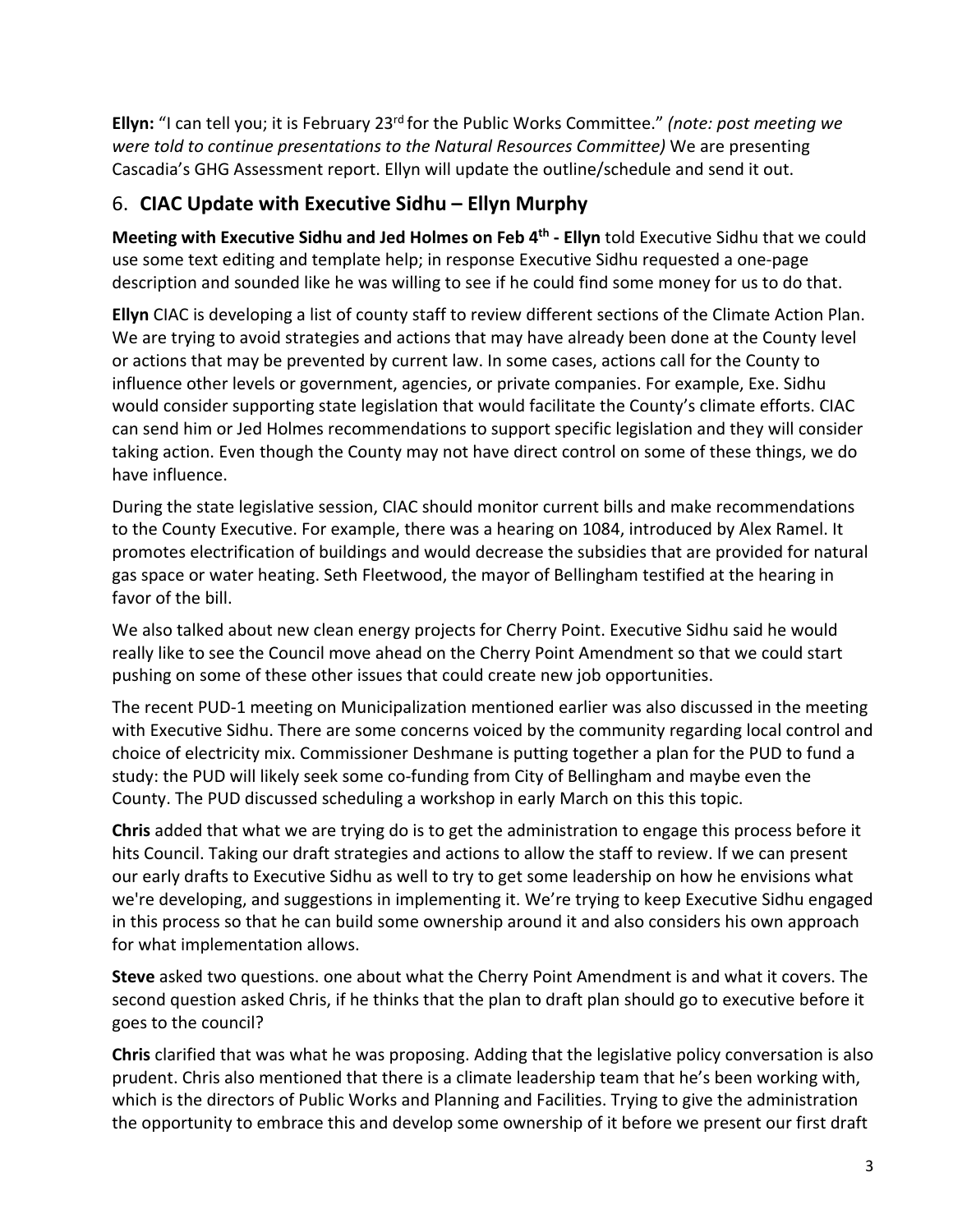to counsel is going to be a smart remove just to support that adoption and implementation of the overall plan.

**Ellyn** said Executive Sidhu would like to have a couple hours to sit down with the committee and go over the draft climate action plan before it goes to Council.

**Dave** asked a question to Ellyn. "It looks like the 2007 Climate action plan actually was delivered by the County Executive to the council? It's under his name so I don't know if that was done post council or pre council, but it kind of suggests that it was pre going to council?"

**Ellyn** said "I don't think so, I think that's pretty standard that the County Executive puts their stamp on an approved document, and writes a forward. That's my impression. Chris, what do you think?"

**Chris** "I think I disagree with that. I wasn't there back in 2007, but my rough understanding was that there were some pressures at that time to develop a greenhouse gas reduction plan. I'm not sure whether there was state level legislation that was pushing it, but ultimately the administration took that approach and actually hired the analyst to work on that first plan's development. So that was derived from the administration and presented to Council. I think the Executive wanted to take some ownership on that."

**Ellyn**: Councilmember Donovan suggested that we should present the draft plan to the Council as a whole, and that would require couple hours.

**Kaylee** Asked about doing small group meetings with council members to go over the Climate Action Plan rather than having our first interaction being public an in front of the Council of the as a whole.

**Ellyn** said that sounded like a great idea to brief the individual Council members.

# 7. **State Legislation Update – Kaylee Galloway**

**Kaylee:** The purpose of the presentation is to provide an update on the current legislative session, introduce a **bill tracker** with relevant climate policy, and to share how members of the committee can engage including how to testify on a bill. The intent of this presentation is to be objective and merely informational, because as a legislative staffer I am ethically prohibited from lobbying the state legislature.

#### **Session Overview**

We're in Week 4 of the 105-day legislative session. Every odd year is a budget year, which is a longer session. Every even year is a 60-day policy and supplemental budget year. Due to the pandemic, this is the first ever fully remote legislative session, so we are absolutely navigating unprecedented territory. All of our meetings, committee meetings, Floor votes, caucus meetings, are all electronic. All staff are working from home. The only exception is if you're watching TVW, you'll see the rostrum staff so that will be the speaker, speaker pro tempore and support staff who are all there in Olympia. We were told that our priorities coming into this legislative session, were going to be focused on COVID-19 response, economic recovery, the rise of civil rights and justice in the form of public safety reform, as well as climate and environment, all through the lens of diversity, equity and inclusion. So, this year, more than ever before, every bill is being considered with an equity lens and factoring in what the impacts for frontline communities are and how to correct historical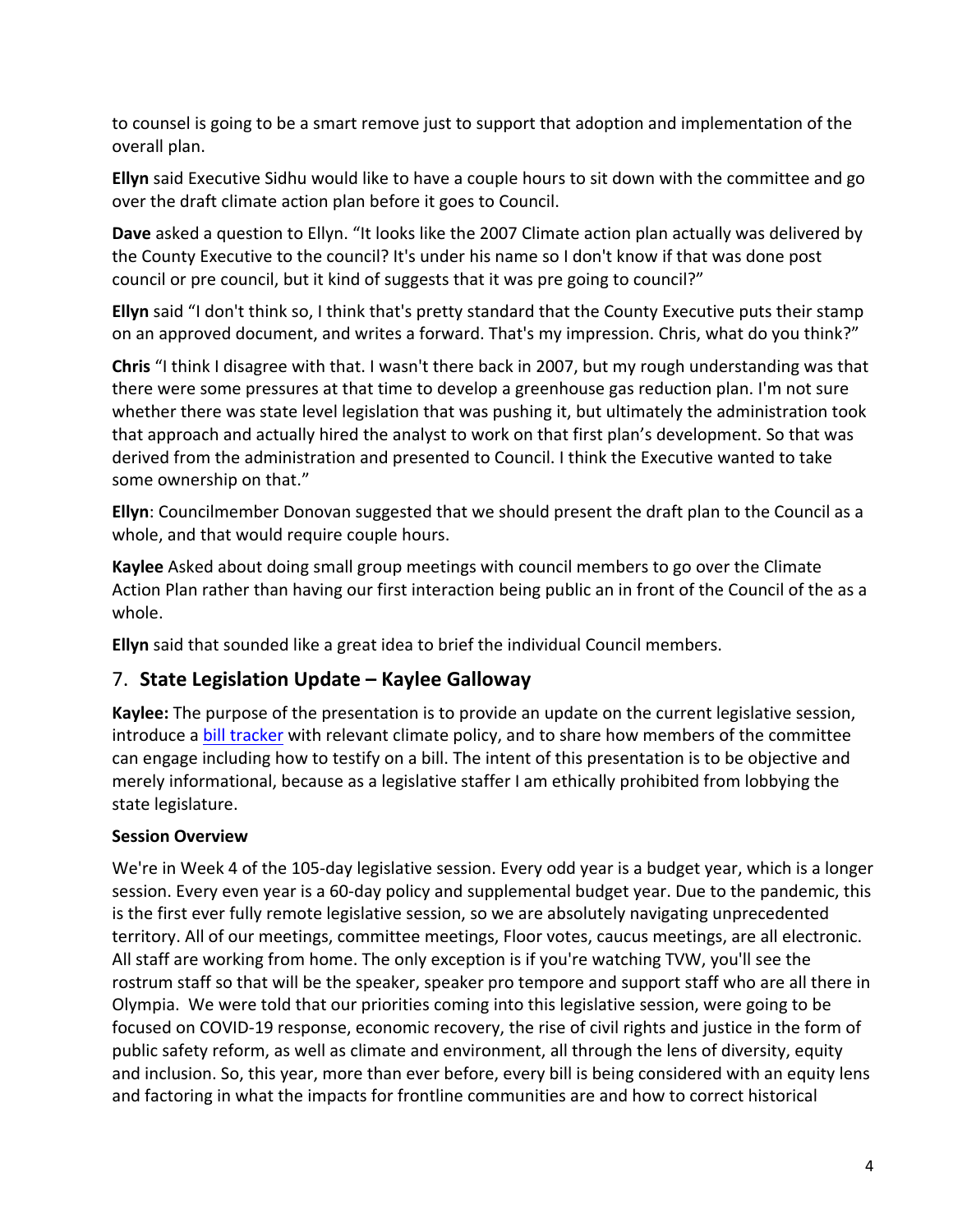wrongs. Climate change being on the list, means that a lot of our legislators are being very active in promoting climate legislation.

### **Explanation of the Bill tracker and the legislative process:<https://apps.leg.wa.gov/billinfo/>**

Starting with House Bills and then Senate Bills, the Bill number is listed with a short description. This is a way to track the legislative process. In order for a bill to become a law, it has to go through Policy Committee first. That entails a public hearing and an executive session. Once it gets passed out of Policy Committee, if it has a fiscal note, it goes to a Fiscal Committee. There are three fiscal committees, Appropriations, Capital Budget, and Transportation. Depending upon where the bill falls, it will go to one of those three committees. Once it passes the fiscal committee, it'll go to rules and needs to be pulled for rules in order to make it on the floor. From there it can be considered for floor passage and then it's rinse and repeat for the Senate side.

**Phil Thompson in Zoom chat**: "Also, HB 1091 is about Low Carbon Fuel Standard; maybe Kaylee will mention."

In the bill tracker, there are a few bills that are particularly relevant to our work updating the climate action plan. First, the Healthy Homes and Clean Buildings Act (1084), which is sponsored by Rep. Alex Ramel was one of the three governor request bills coming out of the governor's climate package. This bill relates to our *building and electricity* chapter.

Moving on to a couple of *transportation* bills. There is HB 1091, the low carbon fuel standard which **Phil** mentioned earlier. This also was one of the governor requests bills. There is the zero emission, transportation, and the electrification of transportation Bill. There is also Rep. Sharon Shewmake's electric bicycle bill.

There are two *land use* bills that I wanted to flag for folks here. The first is HB 1099, sponsored by Rep. Davina Duerr, which focuses on incorporating climate change into GMA reform and the other is HB 1117, sponsored by Rep. Debra Lekanoff, which incorporates salmon recovery and net ecological gain into GMA. These are both attempting to make changes to the way in which counties do their comprehensive planning. Both of these Bills were from last year but have undergone a tremendous amount of evolution over the interim and have gotten some good momentum in the House.

A couple more Bills to discuss include HB 1216, sponsored by Rep. Bill Ramos, around urban and community *forestry*. This has some *land use*, and some working land components, just to point out the synergies between the state bills and our different climate action plan chapters. Senator Rebecca Saldaña introduced SB 5141, the Healthy Environment for All (HEAL) Act, which aims to incorporate the recommendations from the Governor's Environmental Justice task force. The Environmental Justice Task Force [website](https://healthequity.wa.gov/TheCouncilsWork/EnvironmentalJusticeTaskForceInformation) includes a health disparities map, a number of recommendations of formal definitions including one for environmental justice. Environmental justice should be incorporated throughout our entire climate action plan, but also from a policy perspective.

The other two big climate bills this year are around carbon pricing. There are currently two models that are being considered. One is SB 5126, the Washington Climate Commitment Act, which is the third of three of the governor's climate request bills that is being sponsored by Senator Reuvan Carlyle, who's the chair of the Environment, Energy and Technology Committee in the Senate. This is essentially a cap-and-trade model based on California. This cap and invest model does generate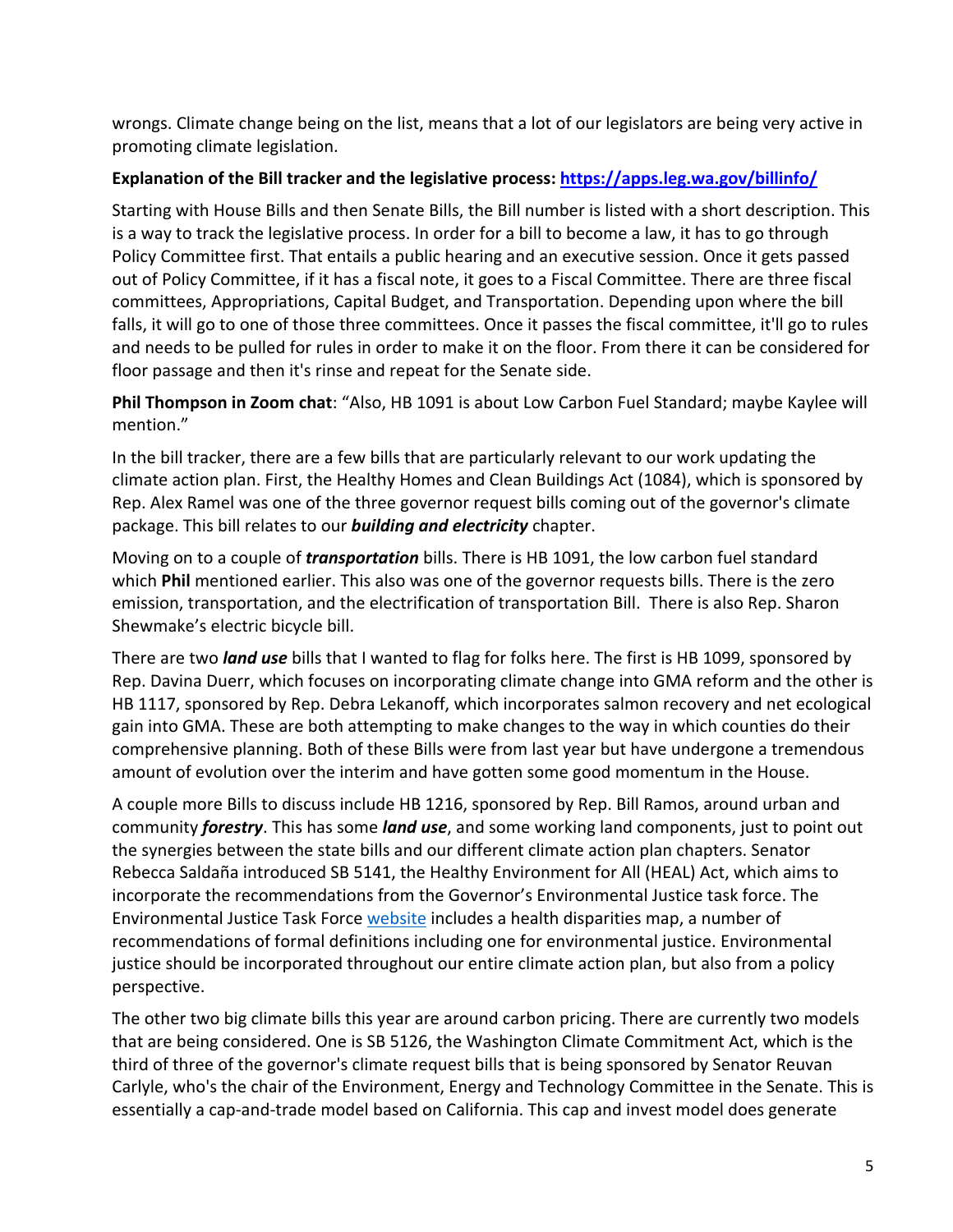revenue to be invested in climate related projects. The other major carbon pricing bill is Washington STRONG which is being sponsored by Senator Liz Lovelett (SB 5373), Rep. Debra Lekanoff (HB 1513), and Rep. Sharon Shewmake. This proposal has been developed in consultation with Carbon Washington. This is a carbon tax and special tax obligation bond. So essentially this bill would set a moderate, economy wide price on carbon. With establishing a \$25 per ton with a 5% escalator per year carbon tax, it generates about \$16 billion over the course of the 10-year green bond that would be invested directly into projects and programs that reduce greenhouse gas emissions. Some examples include things like green transportation and infrastructure. Rep. Shewmake has been working on getting broadband included in that. Additionally, it would include climate resiliency and forestry, and things like wildfire mitigation. Either of these proposals would be creating a new source of revenue dedicated to climate measures.

All bills can be viewed on the state legislative website at [leg.wa.gov.](http://leg.wa.gov/) You can track committees by day, and bills. So, if you have a bill number, you can type it in and it'll come up with a description of the bill, who sponsored it, progress on the bill, anytime a bill gets a hearing there will be a bill report, which includes a bill summary, background information, and summaries of testimony. If you don't know a bill number, but you know who sponsored the bill, you can search bills by sponsor. The second piece to note is that since session is remote, participating virtually can be more accessible. There are a few different ways you can comment on a bill, one which sends legislative staff an email or you can testify during committee, registered your stance, and submit written testimony up to 24 hours after the start of the hearing. This gives folks a chance to be a part of the hearing and process their thoughts, then submit their opinion for the record.

**Phil** Asked about the sense of the prospects of these bills.

**Kaylee** replied saying there seems to be a strong appetite for a carbon price. In part because it's long overdue, but the other part is we are in need of a revenue generator given our economic situation with COVID. Kaylee said she didn't have a good sense of which of the two carbon pricing mechanisms will be favored. Kaylee suggested that with the governor and the chairs of each, the House and Senate Environment committees support for the cap-and-trade model, it is an uphill battle for the Washington Strong proposal. Also, Kaylee mentioned that since comprehensive plans and GMAs are not updated very often and that cycle is coming up in the next year or two that there seems to be a lot of talk about considering climate change and salmon recovery in GMA planning because it's time sensitive and if we don't get it done now, it could be another decade before anything could change. Additionally, there seems to also be an appetite for the environmental justice work. Although, the biggest concern is any bill with a big fiscal note is going to be difficult to pass this year because revenues were down with COVID, which put a strain on the budget.

**Sue** asked about fiscal situation of the environmental Justice bill, since it sound like that would be costly.

**Kaylee** said that a fiscal note for the environmental justice bill was requested on January 15th and a number has not been released for it yet. Fiscal notes depending upon the complexity of a bill can take a long time to process. It has to go through OFM and to the agency with jurisdiction. Sometimes agencies can provide an estimate; however, with more complex bills, like for example the fiscal note on a cap-and-trade mechanism is going to be very complex because of the complex administrative infrastructure to setup a cap-and-trade model. So fiscal notes for something like that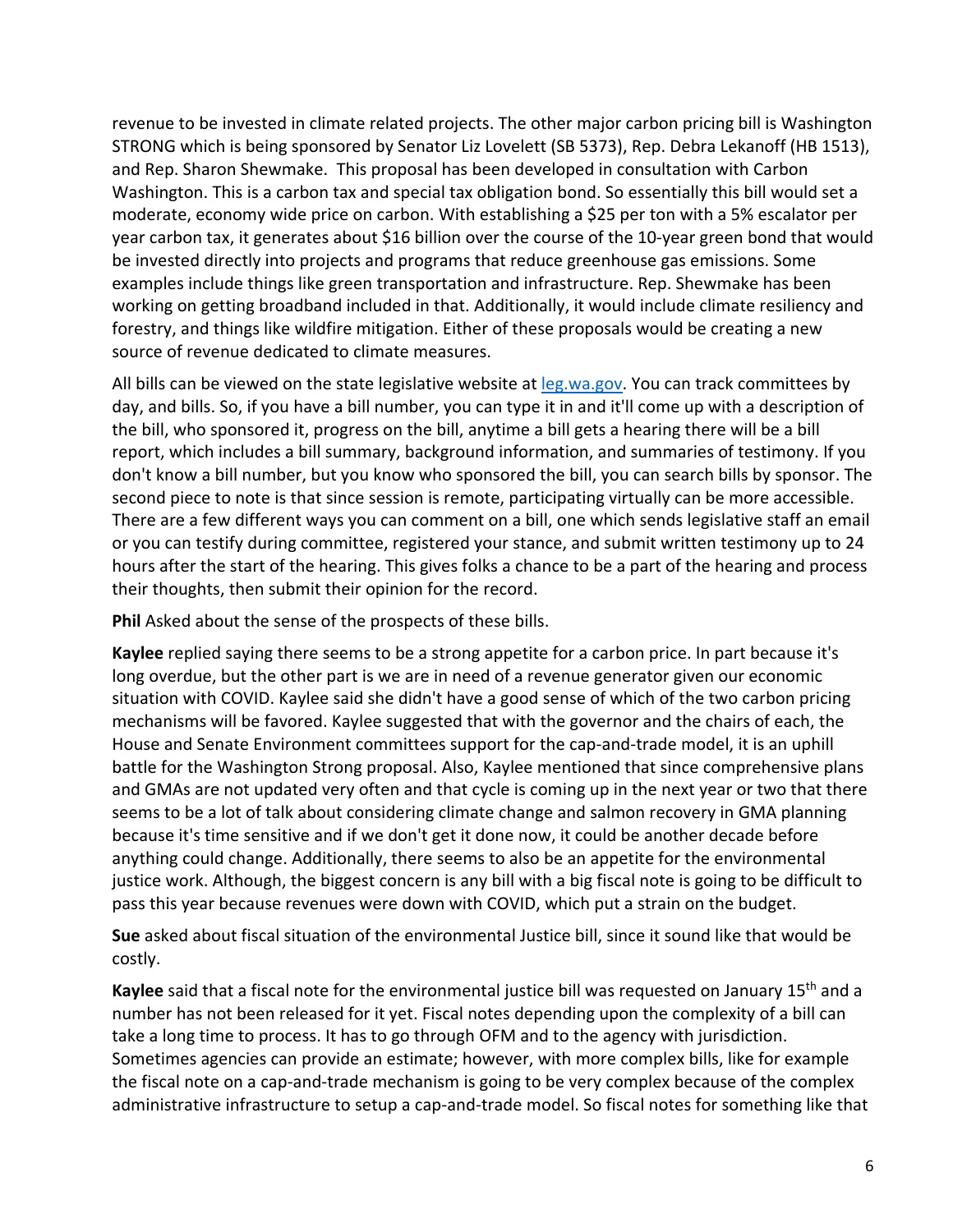might be large and more difficult to determine because you don't really know how much it's going to cost to set it up administratively until you get into it.

**Steve** asked as these bills move through the legislature, if we be considering referring to them in the final draft of the of the climate plan?

**Phil** said that he has referred to a couple of them already, even though they're still prospective and gives the caveat in the section that it's prospective.

**Ellyn** said that if something comes forward and passes before, we get the final draft out we should include it. If it supports a strategy in your section, definitely mention it.

**Sue** suggested rather than citing the specific bill, to mention more of the concept the bill encompasses. That way the document remains relevant even if that bill does not end up becoming a law.

**Kaylee** mentioned to think about comprehensive planning with a climate and salmon recovery lens in the Land Use section since that is in direct synergy with current state policy being considered. This is a way to reference bills in consideration without naming them specifically. If the bill is passed then that suggestion is already going to be a requirement, so it becomes duplicative, but if it doesn't pass then it just means we're trying to put Whatcom County ahead of the curve.

**Hunter Hassig in Zoom chat**: "Kaylee. In your understanding, is it either or with SB 5126 and SB 5373?"

### **Kaylee** "Yeah, it would be either or."

**Sue** asked about the environmental justice plan, specifically in reference to greenhouse gases, particularly in relation to point source emissions from the stacks at the refineries. Specifically, if there have been any health studies around these major industries in our state? And if health studies are a part of this environmental justice bill?

**Kaylee** said that the closest thing she knows to being a resource with that kind of information is that the Environmental Justice Task Force has a health disparity map on their [website.](https://fortress.wa.gov/doh/wtnibl/WTNIBL/)

**Sue** said that in talking with people in the environmental justice sector, it has been suggested that we ask for a study to be commissioned by the Department of Health. Primarily focusing on the neighborhoods in proximity to the refineries. Sue asked if the bill encompassed baseline data about health.

**Kaylee** said she wasn't aware of the full scope of the bill but recommended a few people to reach out to that might know more. David Mendoza with the Nature Conservancy and Deric Gruen from Front and Centered. Both of which are organizations out of Seattle and part of the Alliance for Jobs and Clean Energy, a coalition with a focus on frontline communities, so they specialize in Environmental justice issues. Kaylee also mentioned that Front and Centered has endorsed Washington Strong and named the coalition director, Lauren Breynaert as a person to contact

**Mark Buford in Zoom Chat:** "Sue, there are resources I can point you to related to EJ in Whatcom co"

# 8. **Status of Draft Climate Action Plan Chapters & Reviews**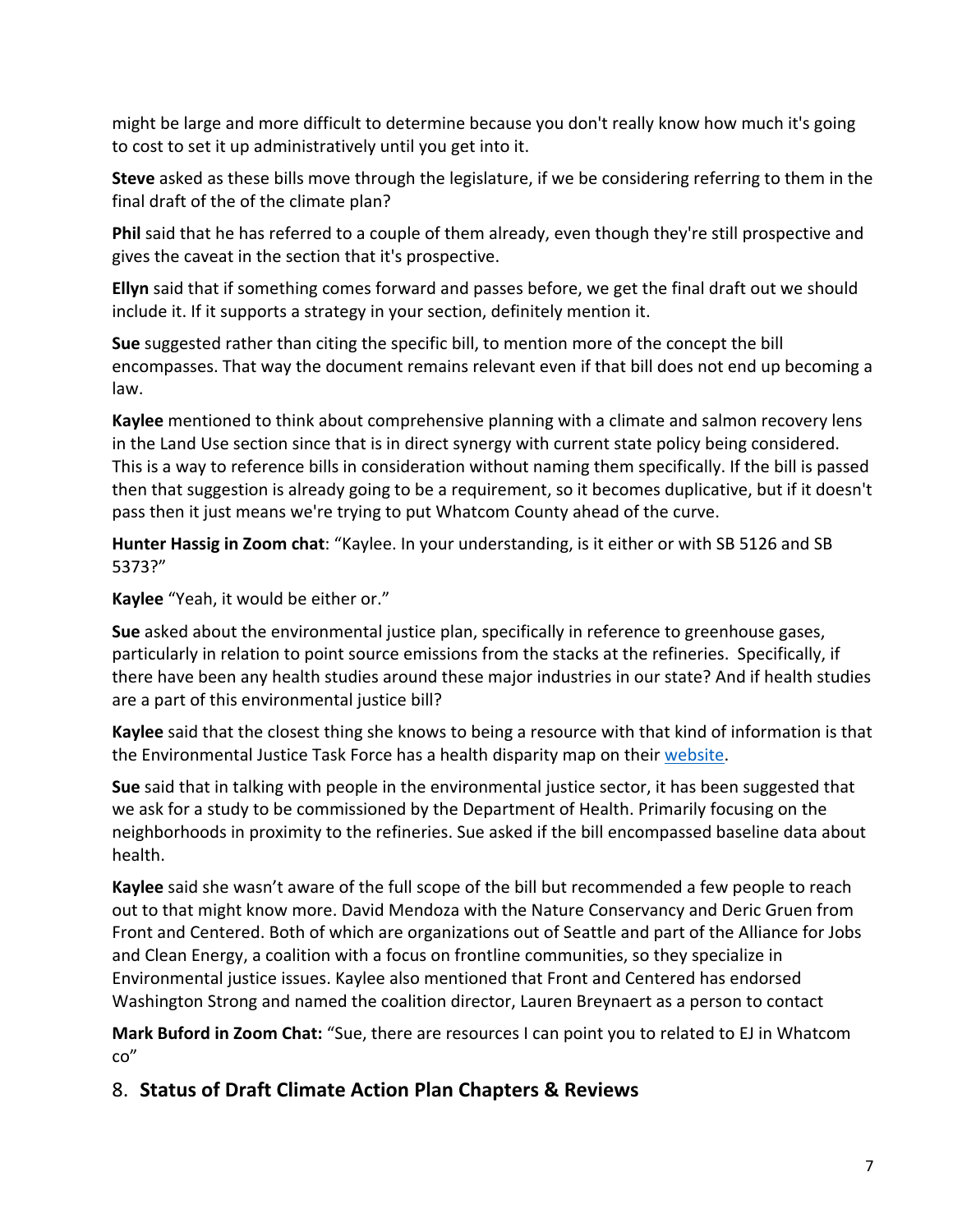**Ellyn** discussed the outline of the Climate Action Plan. It was recently updated and will be sent out to everyone on the committee. In response to a question from Sue about why industry was placed first in the outline, Ellyn said that the sections were ordered by the level of GHG emissions. Industry was placed first since it has the highest amount of greenhouse gas emissions.

### **Industry**

**Sue** gave an update on the industry chapter and said that she has been looking into solutions that come from an Environmental Justice perspective but thinks that Environmental Justice might be better suited to be its own chapter because there are Environmental Justice components for multiple sections of the report.

**Steve** Asked about the guiding principles set for the Climate Action Plan and if Environmental Justice is already included in that.

**Ellyn** said that while Environmental Justice is mentioned in that section, we don't have a lot of details on it in our plan. She mentioned that when there are health implications that are relevant to the other sections those should be mentioned throughout the report rather than as part of their own public health section.

**Sue** mentioned research that she reviewed on health information of communities near refineries. She thought a recommendation should be added to develop baseline data around our local refineries. Possibly pursuing help for funding via legislation.

**Phil** said that his focus in the transportation section is in decarbonizing the transportation sector and mentions health as being a co-benefit of decarbonization.

### Electricity and Buildings

**Ellyn** Said that they have sent the Electricity and Buildings chapter our to 16 community members for review.

### Transportation

**Phil** said that he and Alec have been updating their draft to include brief descriptions of their proposed actions in the appendix. Phil said a revision of their draft should be done by the end of February. And they are reaching out to the TTAG group to review a list of their strategies. And they have also been reaching out to people at the Whatcom Transit Authority.

**Ellyn** reminded everyone to keep a list of the stakeholders that we are sending out to review our drafts

#### Land Use

**Kaylee** said that there is a draft ready for review and she is working on adding some graphics, and is open to review and input from other committee members

**Phil** asked about the difference between sections vs chapters

**Ellyn** said that the individual writeups are the chapters and the larger groupings are the sections, but that is something that can be cleared up with a template and something the editor will further clarify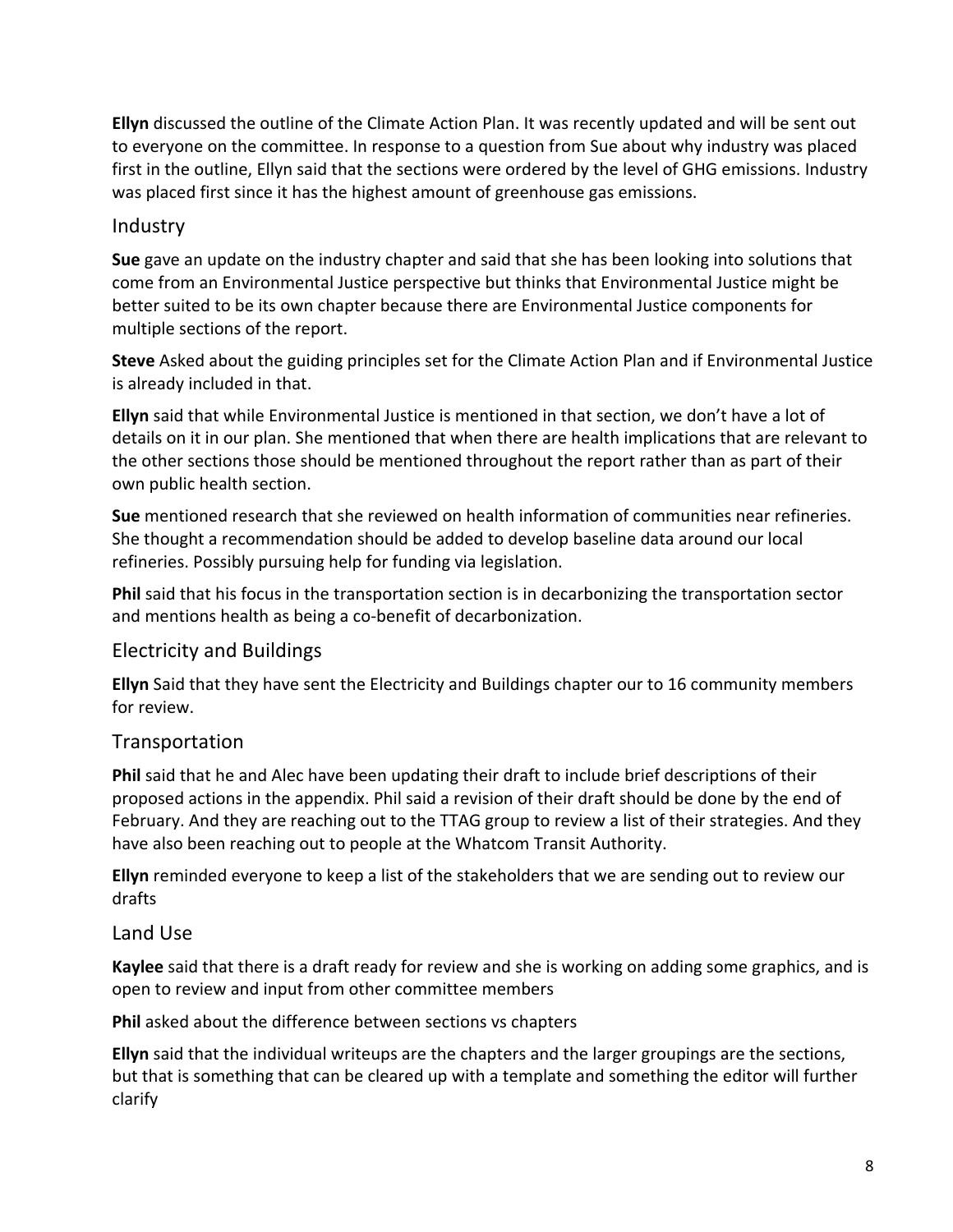### Water Resources

Draft was contributed by Treva. It is being reviewed by Ellyn and Chris

### Agriculture and Forestry

**Chris** said that he is going to be working with adding Steve to help with the draft and he has been drawing from other plans that have been previously passed in the county. For Forestry the strategies are ready and that they need to be refined into a draft

### Ecosystems

**Katie** the ecosystems chapter is in the works and has a solid foundation but also needs more details added.

**Ginny in the Zoom Chat:** offered to help review the Ecosystems chapter.

# 9. **Section 4: Roadmap for County Implementation – Steve Harrell**

**Steve** the overall recommendation is that the county should establish an Office of Climate Action to coordinate climate action in the County government and beyond.

This is critical for ensuring that our plans actually get implemented. **Steve** asked if this suggestion was brought up to Executive Sidhu in the meeting earlier this month?

**Ellyn** said No, I don't believe this suggestion has been brought up to his level yet.

**Steve** said that this idea should be run by the Executive so that we can determine if we need to think of a new implementation strategy, because this is the main implementation recommendation

**Steve** reviewed the qualifications of what this position would require including knowledge and experience in government, climate science, and energy.

Responsibilities of this position include taking charge of implementing the recommendations in the CAP and coordinating with other departments within the county government internally as well as externally with other stakeholders and governments in Whatcom County such as Tribal Governments. They would be in charge of supervising a Climate Data Manager position and other various employees that would work in the proposed Office of Climate Action. They would also be a liaison between the county government and the CIAC. This position would directly report to the Deputy County Executive, and not located within a single department.

**Steve** mentioned that the Climate Manager position would coordinate with Tribal Governments and discussed referring to tribal governments, and whether or not "stakeholders" was an appropriate term. It was determined that they are above the position of a stakeholder since they are sovereign nations and have treaty rights.

**Phil Thompson in Zoom Chat:** how about "affected parties"?

**Ginny Broadhurst in Zoom Chat:** tribes are sovereign nations, best to acknowledge that we work on a govt-to-govt basis with them.

**Chris** said that there is a committee of climate directors within the county government staff and he will continue to meet with them monthly as we get closer to releasing our plan.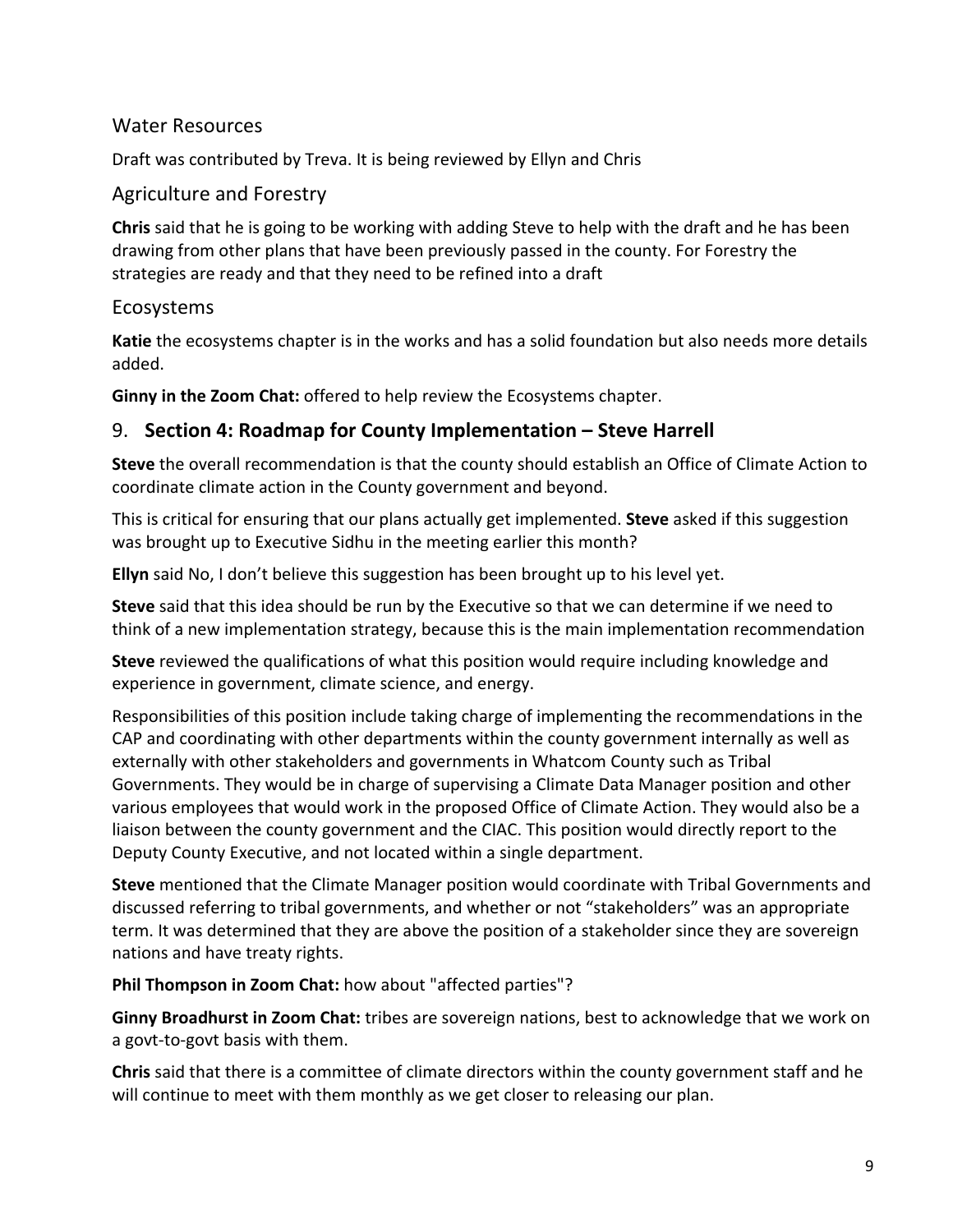The position of a Climate Data Analyst would be essential to compiling and updating the counties data and monitoring climate efforts in other agencies.

**Ellyn** suggested training the data analyst to be able to use the ClearPath model for GHG assessments. They would also be responsible for updating a dashboard on the county website.

**Steve** mentioned that interns could be brought in to help out with work in the office when there are special projects to be done by the office. Internships could be arranged through the local colleges to receive college credit for the work done.

The timetable proposed for the implementation of this office is to establish the office in 2021 and include funding for the fiscal year 2022.

**Ginny** asked about the relationship between this office and the city of Bellingham.

**Steve** said descriptions of the proposed office's interactions with the surrounding cities will be included in the draft.

In discussing the need for public information and support Steve mentioned the need for a public media campaign for when the plan comes out. Steve also suggested hosting a town hall as a kick-off campaign for the Climate Action Plan when it is released. Once the Office of Climate Action is established, CIAC will continue to advise them. We would also consult with outside experts when needed. We would also be responsible for running an active media campaign and actively participate in climate education throughout the county.

**Katie** asked about what Steve had in mind for the media campaign and offered to help with running social media campaigns.

**Steve** said that he wanted to look into many different forms of media from social media to more traditional forms of journalism like writing articles for publication in local newspapers like the Bellingham Herald or Whatcom Watch.

**Sue** commented that we should develop a campaign for our Climate Action Plan and to communicate with the community about our plan.

Funding possibilities for the proposed office. Ideally this would be funded as part of the county budget. Steve said he is open to other funding ideas like grants, but doesn't know much about this subject area, so invited others to help with suggestions.

**Ellyn:** the new COVID relief bill did have funding related to climate change (we won't know what remains in the bill until it is passed), Ellyn also mentioned private grants like from the Gates foundation or Amazon.

**Sue** asked about Tribal grants

**Ginny Broadhurst in the Zoom Chat:** several tribes have taken strong lead on climate issues - Swinomish is great example

**Steve** said that they do if it is in their direct interest. And that he has a contact with the Lummi tribe and they would be willing to bring the plan to Tribal Leadership, not to necessarily ask for money but to include them in the conversation.

**Phil** asked about funding and the duties of the climate coordinator and that there are recommendations in the report that will require direct funding as well and that the coordinator